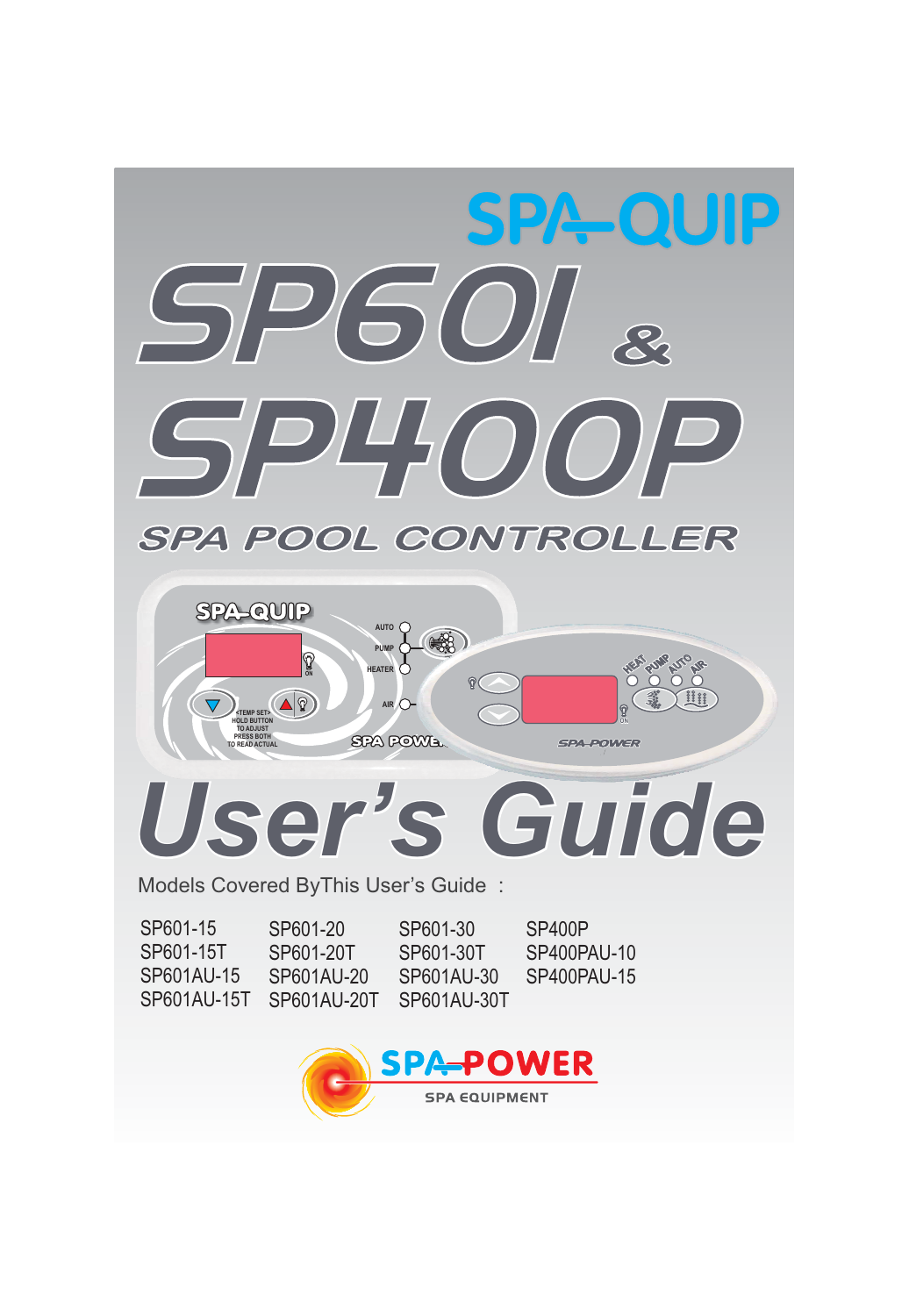# **Contents**<br>section

**The Common State** 

| $\mathfrak{D}$ |  |
|----------------|--|
| 2.1            |  |
| 2.2            |  |
| 2.3            |  |
| 3              |  |
| 3.1            |  |
| 3.2            |  |
| 3.3            |  |
| 3.4            |  |
| 4              |  |
| 4.1            |  |
| 5              |  |
| 5.1            |  |
| 5.2            |  |
| 6              |  |
| 6.1            |  |
| 611            |  |
| 6.1.2          |  |
| 6.2            |  |
| 6.3            |  |
|                |  |
| 7.1            |  |
| 7.2            |  |
| 8              |  |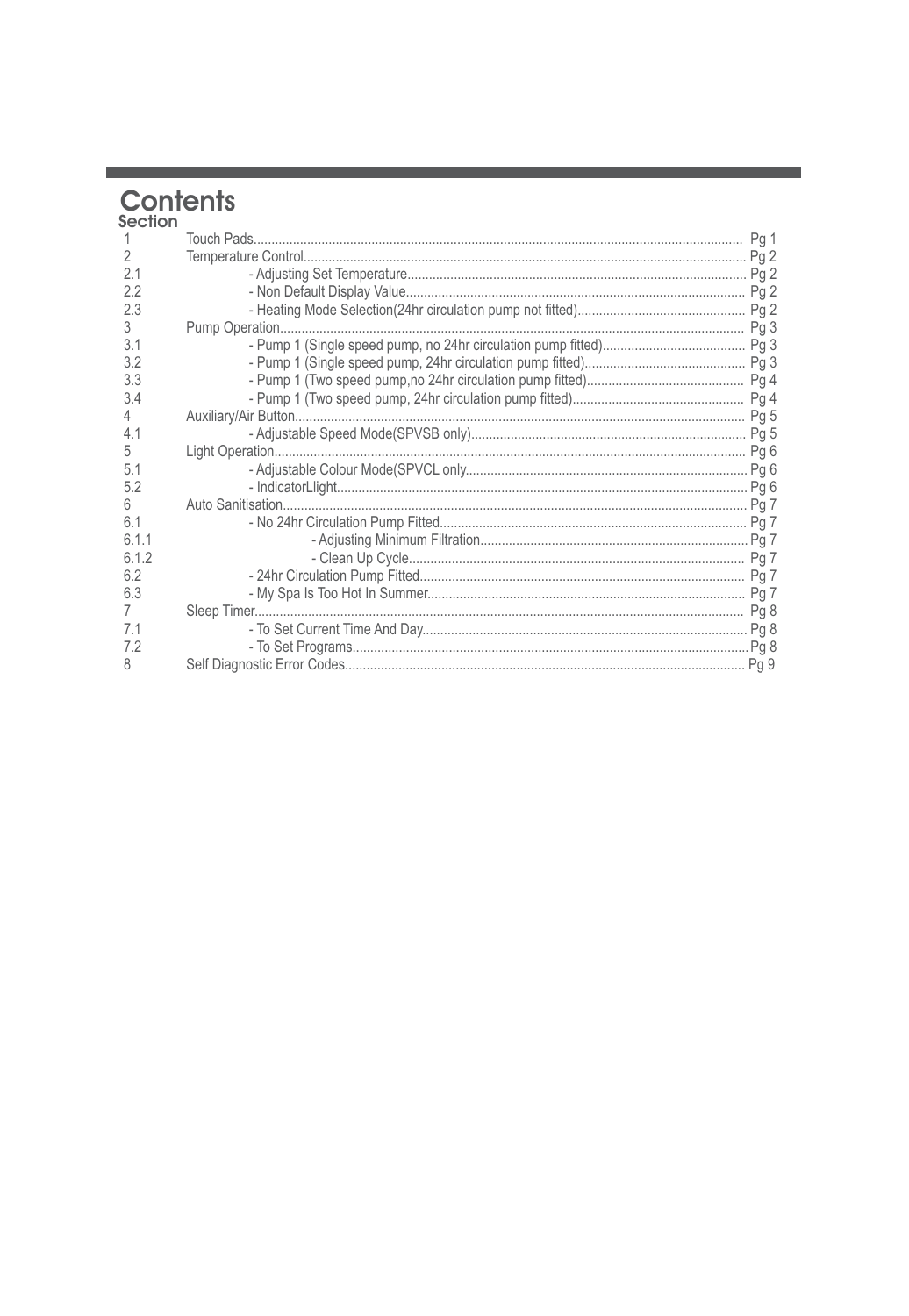**Congratulations** on choosing the latest Spa Power control system. This controller makes use of the latest technology, including innovative optical and digital sensor designs. The greater variety of optional accessories, userfriendly touchpad and reliable components provide you with the most sophisticated controller in its class.

## **1 Touch Pads**



#### **Auto LED (No 24hr circulation pump fitted)**

The yellow Auto indicator light will appear on the touch pad whenever the system is in full automatic control mode. In this mode the system automatically activates the pump and heater to filter the water and maintain the set water temperature. If this light is flashing the water sensor is not detecting any water.

#### **H20 LED (24hr circulation pump fitted)**

The yellow H20 light indicates if water is present in the heater. If no water is detected then the LED will flash and the unit will not operate except to run the circulation pump to try to get water to the heater. If no water reaches the heater for one minute then an H20 error will occur. If this happens then pushing the pump button will run the circulation pump for another minute.

#### **Pump LED**

The green Pump indicator light will appear on the touch pad whenever the pump is running, in both auto and manual use mode. If this light is flashing, the spa is in Sleep Mode.

#### **Heat LED**

The red Heater indicator light will appear on the touchpad whenever the heater element is on, in both auto and manual use mode. For safety the heater is always automatically controlled. Usually switching on the air blower accessory will cause the heater to switch off (loadshedding). This is in order to keep the total power load to a safe level. If this light is flashing the system has an error (see section 8).

#### **Aux/Air LED**

Page 1 The Aux/Air indicator LED will appear on the touchpad whenever the Aux/Air button is pushed and conversly will disapear when the button is pushed again. Note: If the spa does not have a load connected to the controller the LED will still operate as described above.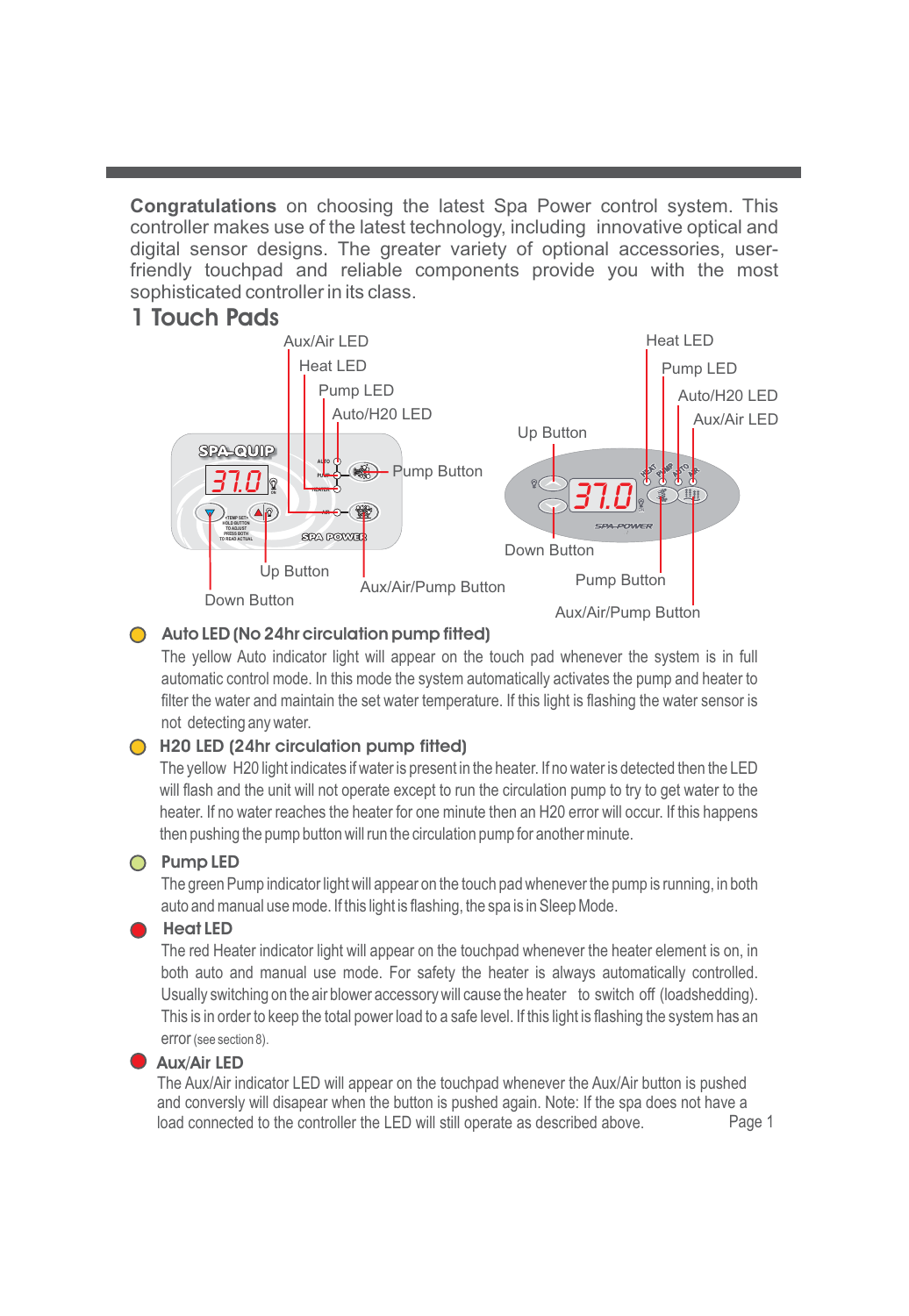# **2 Temperature Control**

The Spa Power controller automatically controls the pump and heater to filter the water and maintain it at the desired temperature set by the user (see below).The user can leave the system to look after the spa and know it will be at the correct temperature whenever he or she wants to use it.

#### **2.1 Adjusting Set Temperature**

The Spa Power controller gives the user direct control of the pool temperature from the poolside control panel. Holding down the Up or Down button will adjust the temperature set point as shown on the digital readout. There is a slight delay before the buttons operate to reduce the risk of accidental adjustment. The pool temperature will be maintained very close to the set temperature.



The display normally shows the temperature set point, unless the optional in pool temperature sensor is fitted in which case the sensed water temperature is displayed. In either case the temperature set point will be displayed while being adjusted as described above.

#### **2.2 Non-Default Display Value**



The non-default display value (either sensed water temperature or temperature set point) can be checked if necessary by pressing the Up & Down buttons simultaneously.

#### **2.3 Heating Mode Selection (24hr circ pump not fitted)**

In addition to the temperature setting the user can select the preferred heating mode. The two available heating modes are...

1/ Demand Heating (displayed as Ht.d).This is the default setting in which the pump and heater will come on automatically whenever the temperature drops slightly below the set point.

2/ Filtration Only Heating (displayed as Ht.F) .In this mode the pump and heater will come on automatically no more than once per hour to filter and heat the water. This mode is provided as an option for those who prefer to limit the natural cycling of the system.

To select the heating mode first press the Pump and Down buttons simultaneously to display the current heating mode, then press and hold the Up or Down buttons to change modes.

**Press both buttons simultaneously**



**SPA-QUIE** 



Page 2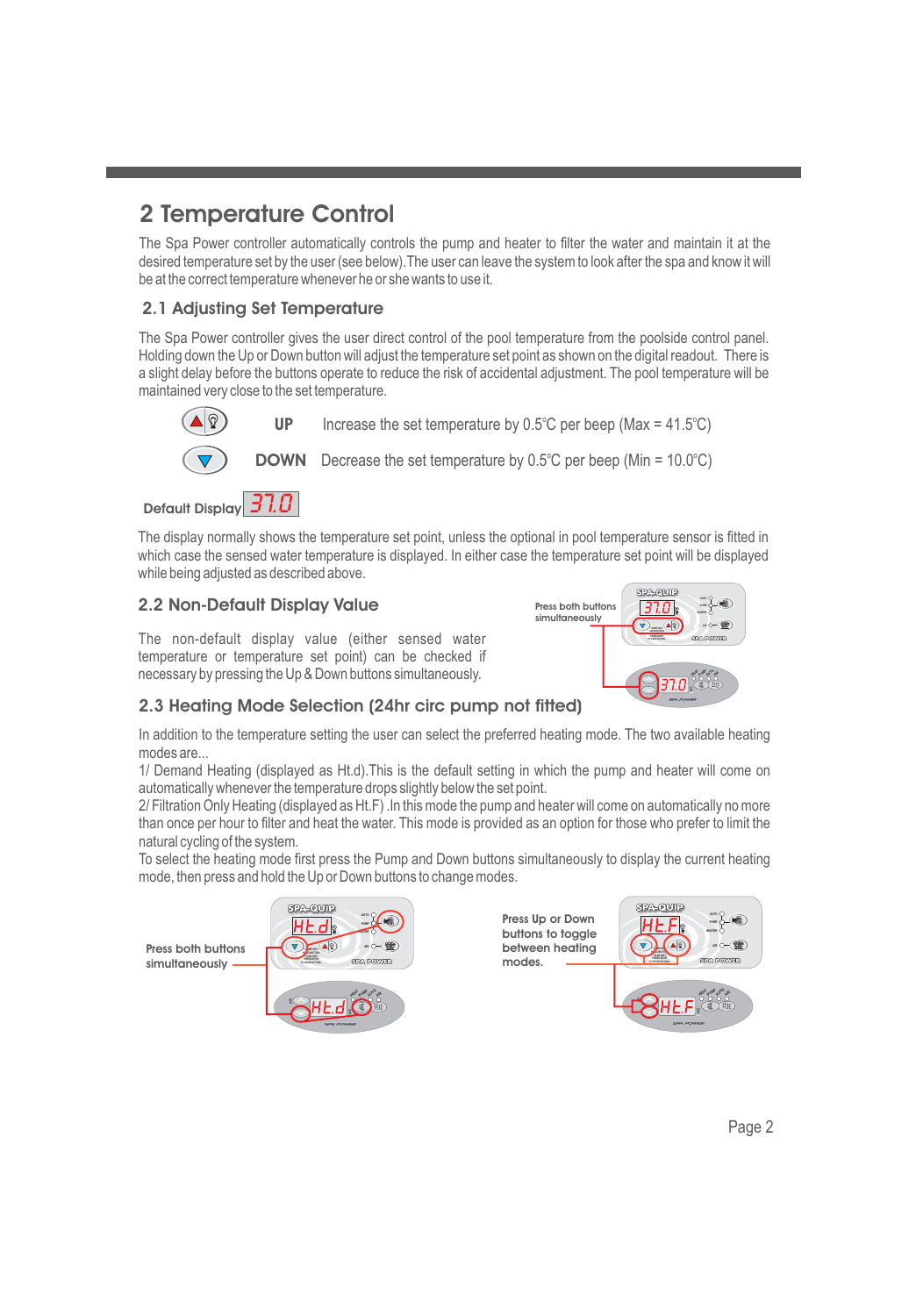# **3 Pump Operation**

There are four possible variations of pump 1 that may have been fitted to your spa, this user guide covers all variations of pump 1 that could have been fitted. Please read sections 3.1 through to 3.4 then follow the section which matches your spa operation.

Note: Even if a 24hr circulation pump is fitted there is no button to control it. The 24hr circulation pump operation is completely automatic, It only turns off in sleep mode (if optional time clock is fitted) or in an error condition.

# **3.1 Pump 1 (Single speed pump, no 24hr circulation pump fitted)**

Pump 1 is controlled by just one touch pad button pushing the pump button three times cycles its operation through three modes Automatic, Manual and Standby. When the spa is running in automatic mode, pressing the pump button will deactivate auto mode and set the pump running in Manual Mode. The auto LED is orange when auto mode is enabled and off when in Manual Mode. When the pump is in standby mode all indicator LED's are off.



Notes:

- 1) If Pump 1 is left in "Manual or "Standby" modes it will automatically revert to "Auto" mode after 90 minutes.
- 2) There is no direct user control over the heater. The heater may come on automatically whenever Pump 1 is on.

# **3.2 Pump 1 (Single speed pump, 24hr circulation pump fitted)**

Pushing the pump button two times turns the pump on and then off. The pump LED is green when the pump is running and off when the pump is off.

**Push 1 (Pump on)**

**Push 2 (Pump off)**



Notes:

- 1) If Pump 1 is left on, it will automatically switch off after 20 minutes.
- 2) There is no direct user control over the heater. The heater may come on automatically whenever the 24hr circulation pump is on.
- 3) If the heater element is on, running the pump may cause the heater to load shed and switch off. If this occurs the heater will come back on approximately 5 seconds after the pump is deselected.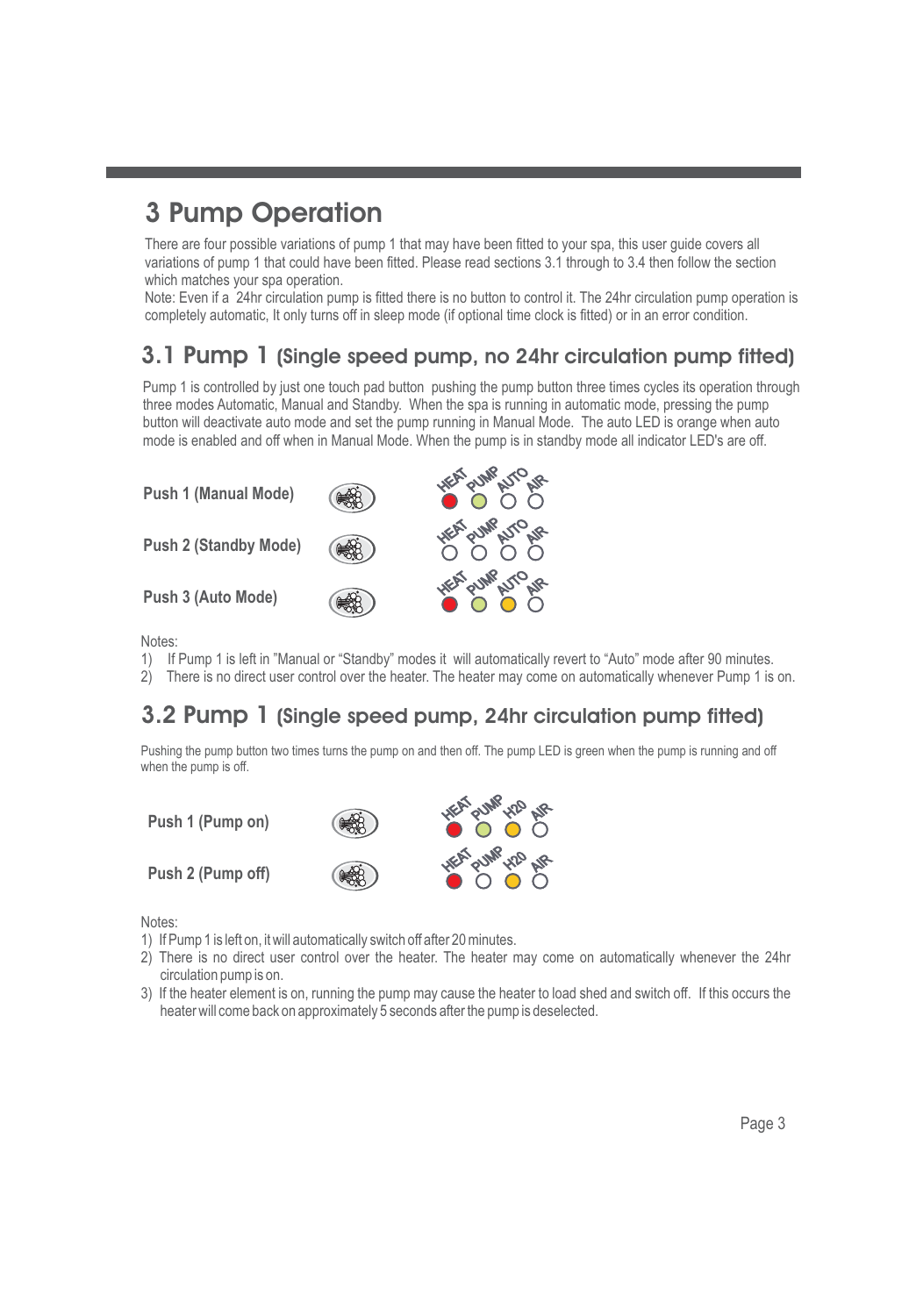## **3.3 Pump 1 (Two speed, no 24HR circulation pump fitted)**

Pump 1 is controlled by just one touch pad button pushing the pump button 4 times cycles its operation through 4 modes Automatic, Manual Low Speed, Manual High Speed and Standby. When the spa is running in automatic mode, pressing the pump 1 button will deactivate auto mode and set the pump running in Manual low speed. The auto LED is orange when auto mode is enabled and off when in manual low speed or manual high speed. When the pump is in standby mode all indicator LED's are off.



Notes:

- 1) If Pump 1 is left in "Manual or "Standby" modes, it will automatically revert to "Auto" mode after 90 minutes.
- 2) There is no direct user control over the heater. The heater may come on automatically whenever Pump 1 is on.
- 3) If the heater element is on, running the pump in high speed may cause the heater to load shed and switch off.

# **3.4 Pump 1 (Two speed, 24HR circulation pump fitted)**

Pushing the pump button three times cycles the pump through its two speeds then off. The pump LED is green when the pump is running in low or high speed and off when pump is off.



Notes:

- 1) If Pump 1 is left on, it will automatically switch off after 20 minutes.
- 2) There is no direct user control over the heater. The heater may come on automatically whenever the 24hr circulation pump is on.
- 3) If the heater element is on, running the pump in high speed may cause the heater to load shed and switch off. If this occurs the heater will come back on approximately 5 seconds after the pump is deselected.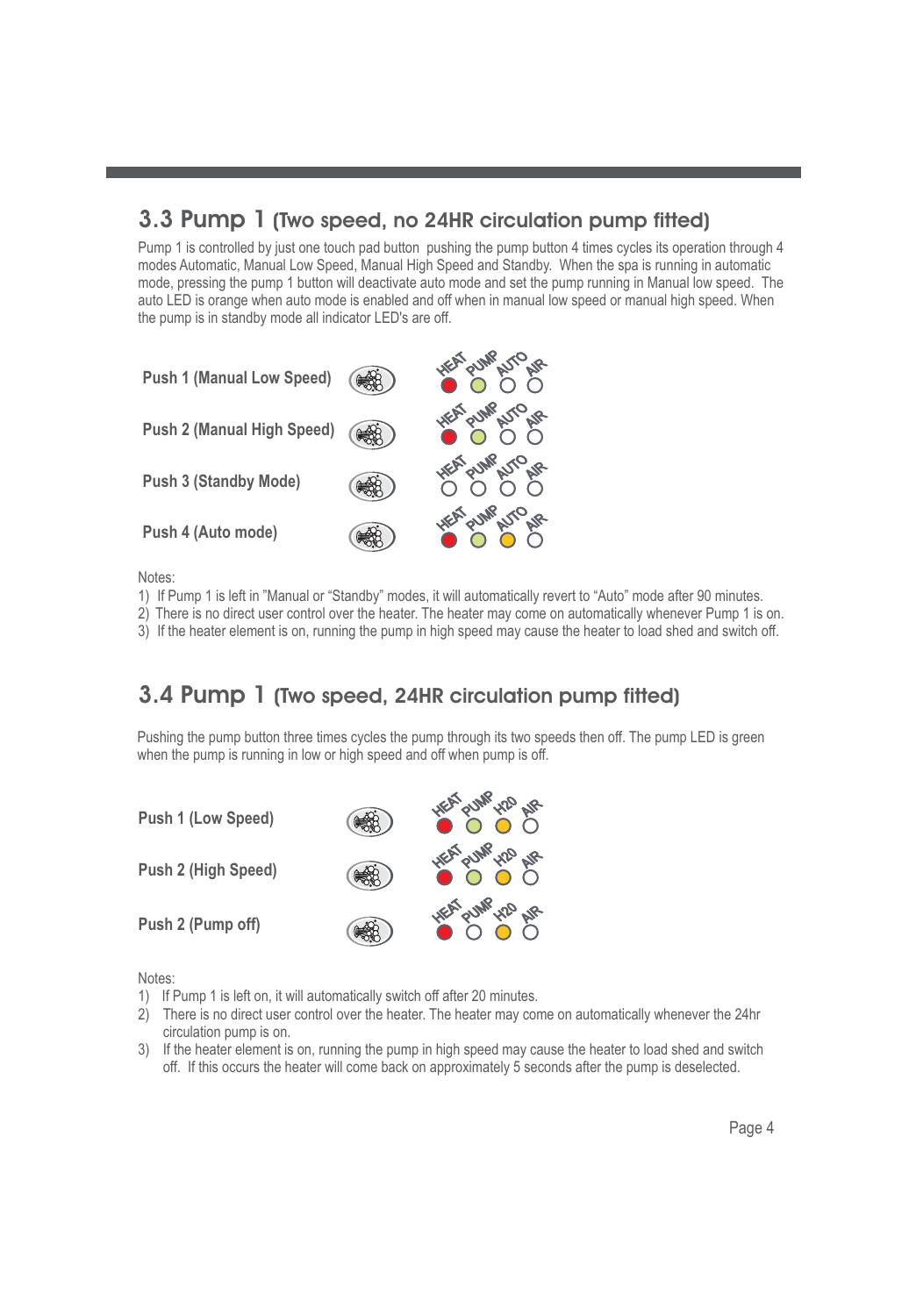# **4 Auxiliary Air Button**

TheAir Button controls an auxiliary air blower. It is used to turn the blower on and off, and select different operating modes if a Spa Power Variable-Speed Blower (SPVSB) has been fitted. 2 pushes (STD) or 4 pushes (SPVSB) of the air button cycles the blower as follows:

Note: In some spas an additional jet pump or pool light etc may be fitted instead of a standard air blower.



Note: If left on, this accessory will automatically switch off after 20 minutes. If the heater element is on, switching on this accessory may cause the heater to loadshed and switch off. This is to keep the total power load to a safe level.

# **4.1 Adjustable Speed Mode (SPVSB only)**

If a Spa Power Variable-Speed Blower is fitted, the spa user has the ability to adjust the blower speed to any desired setting. The Up and Down buttons are used to set the desired blower speed. Note: If the blower is in Full Speed or Oscillating modes then pushing the Up or Down button will put it into Adjustable Speed mode and then adjust the speed.

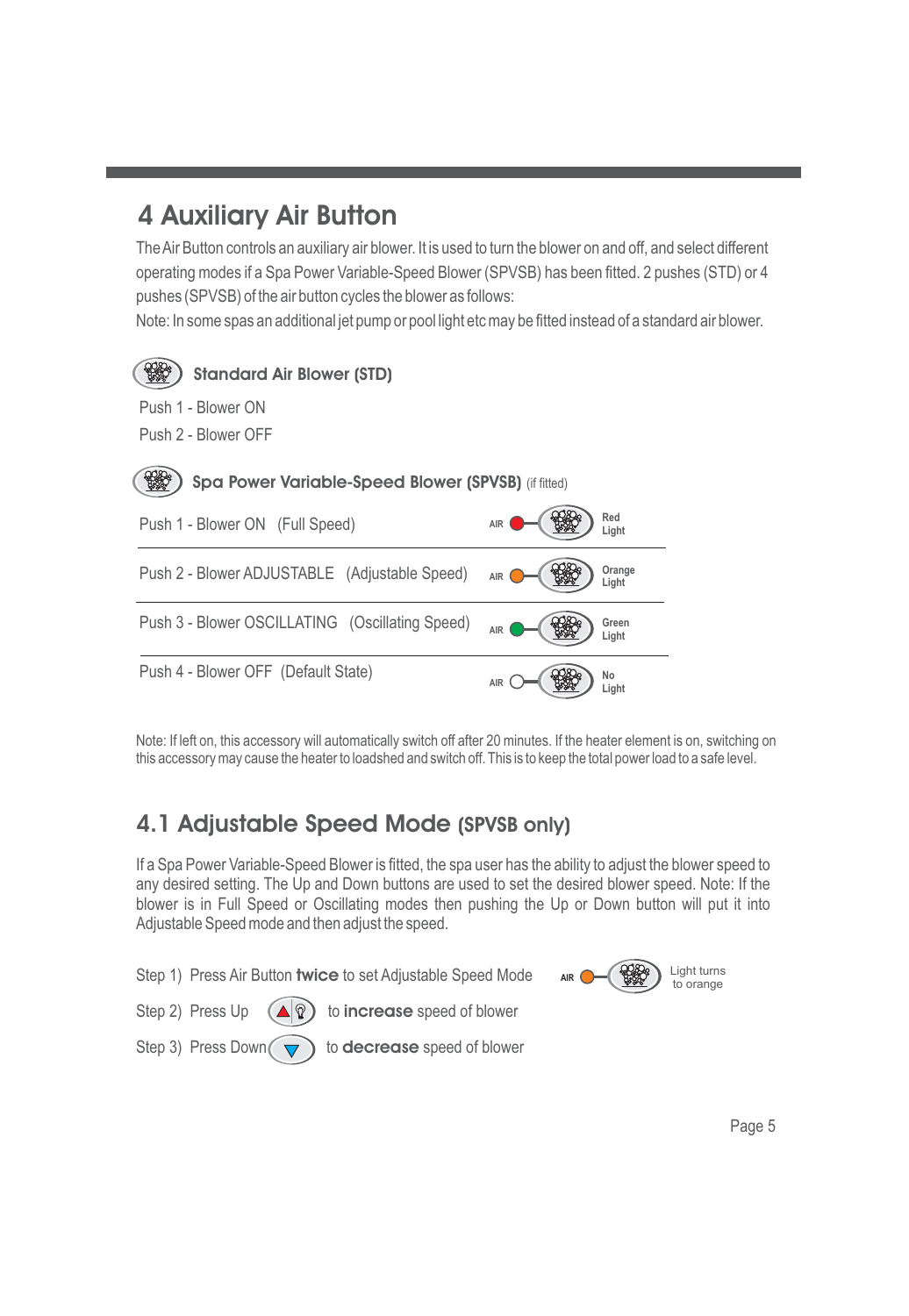# **5 Light Operation**

Your spa may have been fitted with either of two different LED lights; a Spa Power Coloured Light (SPCL) or a Spa power Variable Coloured Light (SPVCL). The Spa Power Coloured Light is a single coloured light that is either on or off. The Spa Power Variable Coloured light is a light that has the ability to change between 12 different colours and white (see below for user instructions).

The multi-function Light Button  $(\triangle \mathcal{D})$  is used to turn the light on and off (SPCL) and select through the different operating modes of the Spa Power Variable Colour Light. Two short presses of the button will turn the Spa Power Coloured Light on and off or five short presses of the button will cycle the Spa Power Variable Coloured Light as follows:

## **Light Button**

Push 1 - Light ON (SPCL - On) (SPVCL Colour - White)

Push 2 - Light ADJUST (SPCL - Off) (SPVCL Adjustable Colour Mode)

Push 3 - Light CYCLE SLOW (SPVCL Cycle through colours - slowly)

Push 4 - Light CYCLE FAST (SPVCL Cycle through colours - quickly)

Push 5 - Light OFF (Default State)

#### **Note: This is a multi-function button which performs the following -**

- 1) Short presses of this button activate the light functions as detailed above.
- 2) Holding this button will begin to increase the set temperature of the spa.
- 3) When a Spa Power Variable Speed Blower is fitted and is turned on this button increases the blower speed.

## **5.1 Adjustable Colour Mode (SPVCL only)**

When the light is on, short presses of the Down button  $\blacktriangledown$   $\blacktriangledown$  will put the light into adjustable colour mode and then sequentially select through all the available colours. The last colour set in this mode will be remembered the next time the light is used.

## **5.2 Indicator Light**

A small red dot in the bottom corner of the digital readout indicates when the light is turned on. If left on the light will automatically switch off after 30 minutes.

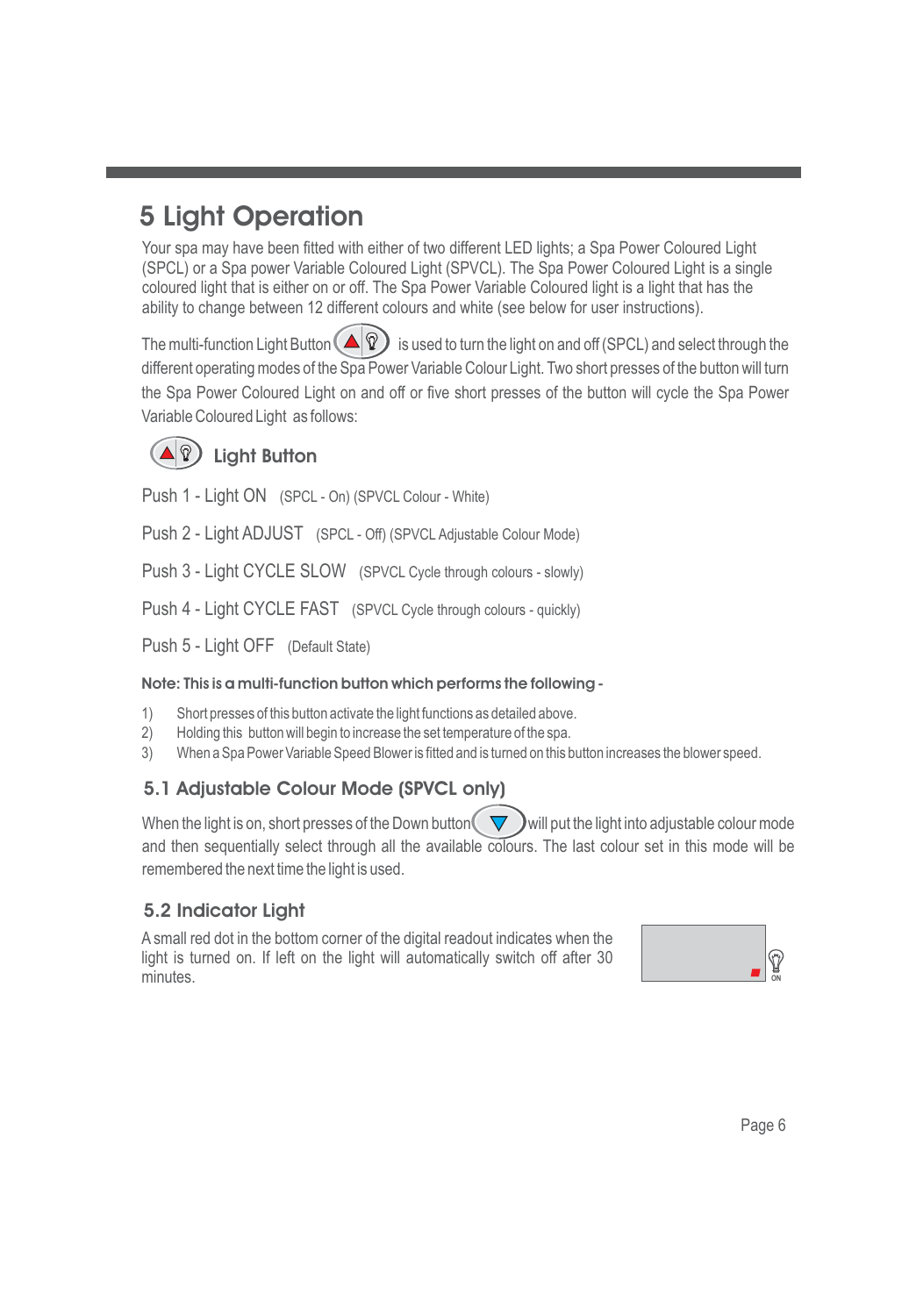# **6 Auto Sanitising (Filtration)**

#### **6.1 No 24hr Circulation Pump Fitted**

The Spa Power controller automatically maintains the filtration/sanitising of the spa pool water. The minimum amount of filtration time is programmable by the user and can be adjusted between 0 and 15 minutes per hour (0 to 6 hours per day). In order to maintain correct filtration of the pool water, the controller monitors the time for which the pump runs in normal pool operation. If the pump has only run for a short time, the system will automatically run the pump for an additional period every hour to reach the minimum filtration time set by the user.

### **6.1.1 Adjusting Minimum Filtration Time (No 24hr circulation pump fitted))**

First push the Down  $\left(\nabla\right)$  and Air/Aux  $\left(\frac{p}{p}\right)$  buttons together to display the filtration time setting on the digital readout



The default setting is 10 minutes per hour (= 4 hours per day). Holding down the Up Button  $(\blacktriangle \mathcal{P})$  or Down Button  $\nabla$  will adjust the filtration time setting between 0 and 15 minutes per hour. (= 0 to 6 hrs per day).

#### **6.1.2 Clean Up Cycle**

If desired, a clean up cycle can be initiated to filter the water after the spa pool has been used. This is done by simply pushing the Pump Button  $(\mathcal{L})$  to leave auto mode and switch on the pump. This will circulate the water through the filter for 90 minutes. After 90 minutes the system will return to auto mode and maintain the temperature ready for the next time the spa pool is used.

#### **6.2 24hr Circulation Pump Fitted**

The Spa Power controller continuously filters the spa pool to ensure the water is clean and crystal clear for each and every spa use. A near silent energy efficient circulation pump constantly passes water through the filter and since the circulation pump runs all the time (except for when the time clock has been set to sleep or in an error condition) and the heater is controlled automatically there is no need for any user controls for these features. With a 24hr circulation pump fitted there is no need to program any filtration cycles, and the noise of a large jet pump running during filtration has been removed.

#### **6.3 My Spa Is Too Hot In Summer!**

During warm periods of the year there may be times when the actual water temperature exceeds the desired temperature set by the user. E.g. If the spa is set to heat to 35°C , but the actual water temperature is hotter than 35°C. Please consider this - In the winter your spa gets cold because the air temperature is cold. To combat this we heat the water and keep the spa covered when not in use. If the spa is turned off and the ambient temperature is 15°C, eventually the spa water will lose heat until it too is 15°C. In the summer the same applies but in reverse - you can turn the heater down, even turn the pump off, but if the ambient daytime temperature is  $35^{\circ}$ C -  $42^{\circ}$ C then the spa water will also remain at that temperature.

Page 7 Manufacturers make no attempt to supply a system that cools water. The quickest way to combat the problem is to change the water, but even this new water will eventually heat up to the air temperature. Turn the set temperature down so the heater does not come on. Reduce the minimum filtration time (non circ pump models only) so the pump runs less. The less the pump runs the more the water will cool. If the nighttime temperature is low, leave the cover off the spa to let heat escape, but put it back on during the day to keep heat out. If the optional timeclock is fitted increase the sleep time period otherwise turn the spa off overnight. Also make sure the spa is shaded from direct sunlight.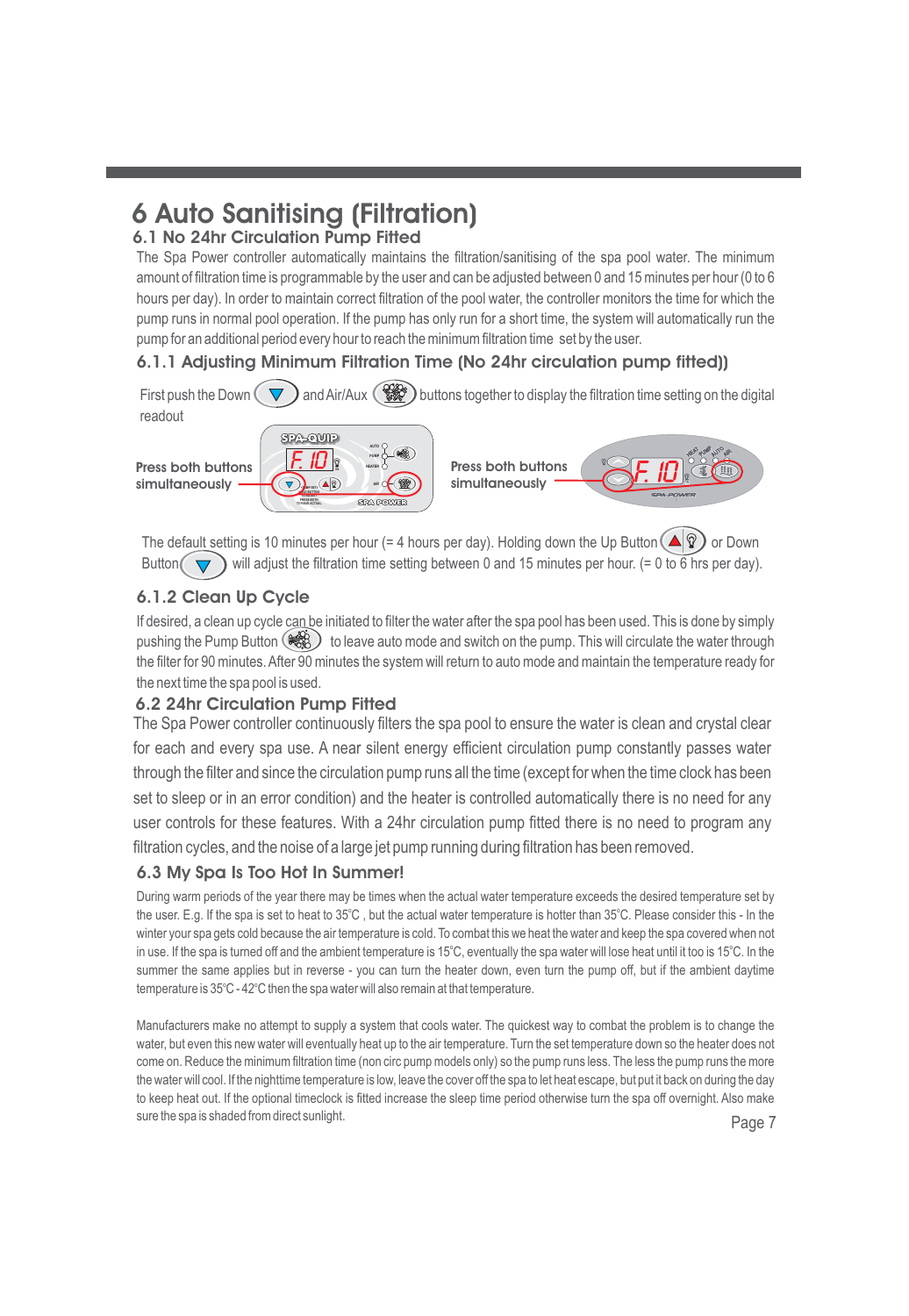# **7 Sleep Timer (Optional Timeclock)**

If the optional time clock has been fitted, sleep mode is used to disable automatic temperature maintenance and filtration in order to silence the spa pool during your hours of sleep. The sleep time setting is done using the digital time clock on the front of the control box (See below for setting instructions). If the spa is in use it will not enter sleep mode until 30 minutes after the last manual button push, even if the clock is calling for sleep mode. The spa can still be used manually within sleep mode times as normal. On wake up from sleep the system will run the blower for 15 seconds to purge the blower plumbing. This prevents any stagnant water from collecting in the pipes if the pool is not used for an extended period.



#### **7.1 To Set Current Time and Day**

- 1. Press the RESET button before use. NOTE: This is optional. It will clear the current time and program settings.
- 2. Hold down the **CLOCK** button and press the **DAY** button until the correct day is selected. Release both buttons.
- 3. Hold down the **CLOCK** button and press the HOUR button until the correct hour is set. Release both buttons.
- 4. Hold down the **CLOCK** button and press the **MIN** button until the correct minute is set. Release both buttons.
- 5. After setting the weekday and time, the seconds will reset automatically and the clock will begin keeping time.

#### **7.2 To Set Programs**

- 1. Press the TIMER button. "1ON" will appear at the left side of the display. This is the start time of the first programmed sleep block (the time you want the spa to enter the sleep mode).
- 2. Press the DAY button to select the days on which this sleep program will operate. There are 15 settings to choose from.
- 3. Press the **HOUR** button to set the hour of the desired time to enter sleep mode.
- 4. Press the **MIN** button to set the minutes of the desired time to enter sleep mode.
- 5. Now the start time has been set, press the **TIMER** button again. "1OFF" will appear on the display. This is the end time of the first programmed sleep block (the time you want the spa to resume normal operation).
- 6. Repeat the same procedure (2 to 4 above) until the "1OFF" time is set.( Be careful to set the same days as used in the "1ON" time).
- 7. Your timer gives you up to 8 different programmable periods. You can use all 8 settings , or as few as you like.
- 8. To Review your set programs press the **TIMER** button and keep pressing it to advance through each setting.

IMPORTANT NOTE: The "MANUAL" button on the clock can be used to override the programmed sleep settings. It is very important to ensure that the clock is set to "AUTO" so that the programmed times can operate. If the clock is manually set to ON then the pool will stay in sleep mode and THE WATER WILL GO COLD. If it is left in "OFF" then the pool will not enter the sleep mode. The clock does not return to "AUTO" by itself.

NOTE: If the "MANUAL" button on the clock is used the spa will not return to the programmed settings until the next programmed time after being returned toAuto.

#### **Safety Notes**

Before using ensure that the spa pool has been connected to a suitable weather protected outlet socket, equipped with a double pole isolating switch, which is of the correct rating and complies with the local wiring regulations.

When installing refer to your local wiring code. In particular refer to ECP 2 & ECP 25 (AS / NZ) and EN 60364-4-1 & EN 60364-7-1 (EU). The system must be installed in such a way that live parts are not accessible by a person in the pool. If a supply cord is not fitted the system must be permanently connected to fixed wiring through a 30mAor less RCD.

This appliance is not intended for use by young children or infirm persons without supervision. Young children should be supervised to ensure they do not play with the appliance.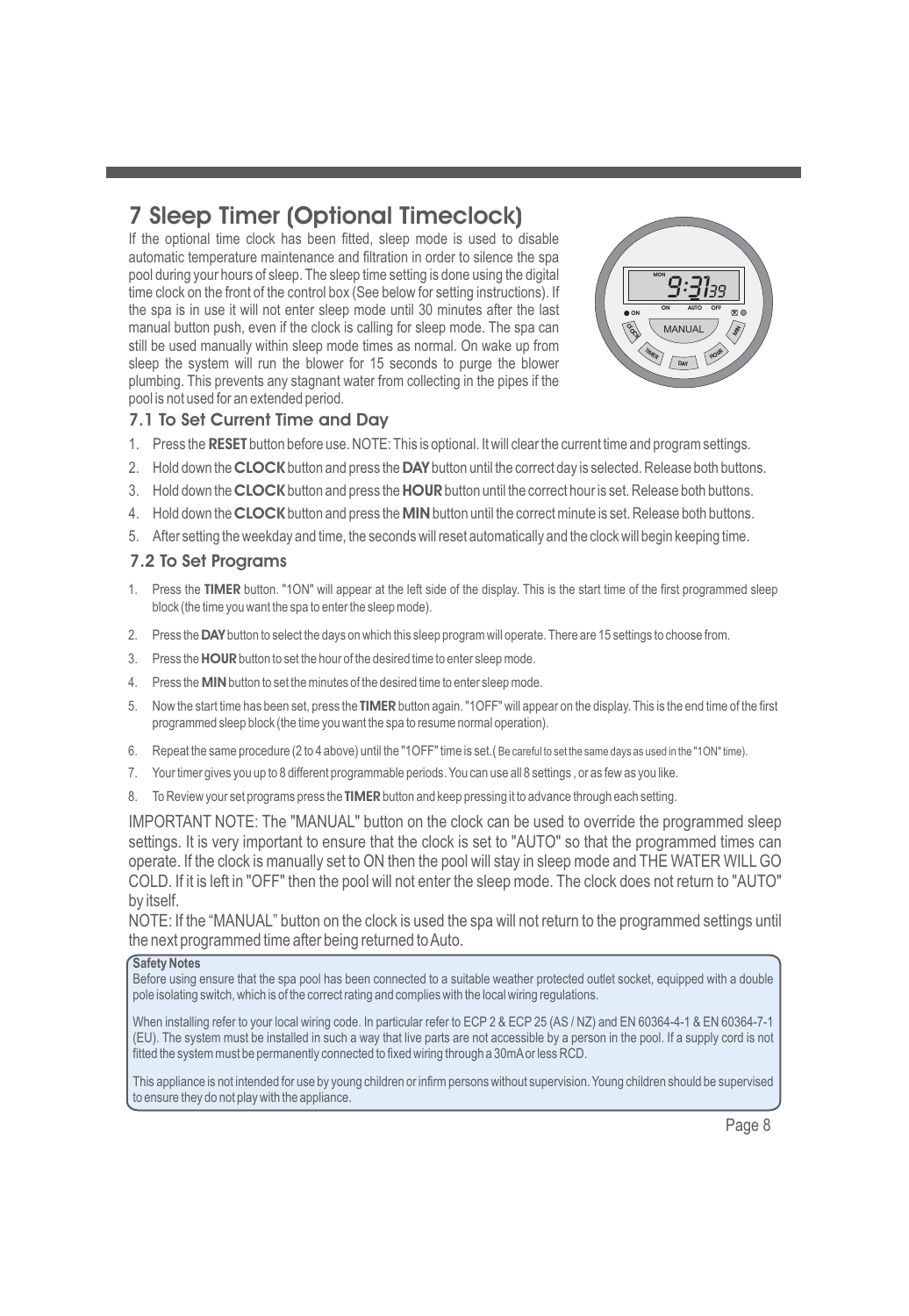# **8 Self-Diagnostic Error Codes**

The Spa Power controller has extensive self diagnostic capabilities. In the event of a problem it will indicate an error number according to the nature of the problem. The error numbers and their meanings are listed below. Note: When in an error state the alarm can be muted by pushing the AIR/AUX button.

#### **Error 1 (H20)** - Prime Failed

This is not necessarily a problem with the controller itself, but indicates that no water is being detected in the heater housing. Prime failed is a special case in that it can be recovered from by pushing a button. A push of the pump button will run the pump for 10 seconds to try to get water to the heater. If successful normal operation will resume. If unsuccessful, Error 1 (H20) will be indicated on the display again.

**With any Error 3-8, spa operation will stop and not continue until the controller is reset. The controller can only be reset by pushing the UP, DOWN and PUMP buttons simultaneously. The controller will remain in an error condition even when reset at mains power, controller will only continue normal operation after the UP, DOWN and PUMP buttons are pushed simultaneously (see below).**



#### **Error 3** - Stuck Button

This error indicates that one of the buttons in the touchpad is stuck or has been held down for more than one minute. This may be caused by the pool cover pressing on the touchpad or by water getting into the touchpad or by damage to the touchpad or its cable. Try to reset the spa. If there is still a problem then contact your spa pool supplier.

#### **Error 4** - No Water Sensor

This error indicates a problem with the optical water sensor in the heater. The problem may by caused by the sensor being disconnected or by damage to the sensor. Try to reset the spa. If there is still a problem then contact your spa pool supplier.

#### **Error 5** - Overtemperature

This error indicates that the digital temperature sensor in the heater or pool has detected a temperature of 45°C or more. This may not be a problem with the controller, it may be caused by excessive pump use in hot weather, or pump failure. Turn off the spa and allow time for the water to cool. If there is still a problem then contact your spa pool supplier.

#### **Error 6** - Thermal Cut Out Tripped

This error indicates that the safety electromechanical over temperature cut out on the heater has operated. This is not necessarily a problem with the controller. It may have occurred from an air lock around the element, high temperatures during shipping, or failure of the pump. This automatic cut out will only reset once the element has cooled below about 38°C. The unit must then be reset before it will resume operation. Manually push the UP, DOWN and PUMP buttons simultaneously.

#### **Error 7** - Stuck Relay

This error indicates a problem with the heater control circuitry inside the unit. Contact your spa pool supplier.

#### **Error 8** - No Temperature Data

This error indicates a problem with the digital temperature sensor in the heater or pool wall or that both the in heater and in pool sensors are connected. Check that only one sensor is connected and that it has not become disconnected or damaged. Try to reset the spa. If there is still a problem then contact your spa pool supplier.

Page 9